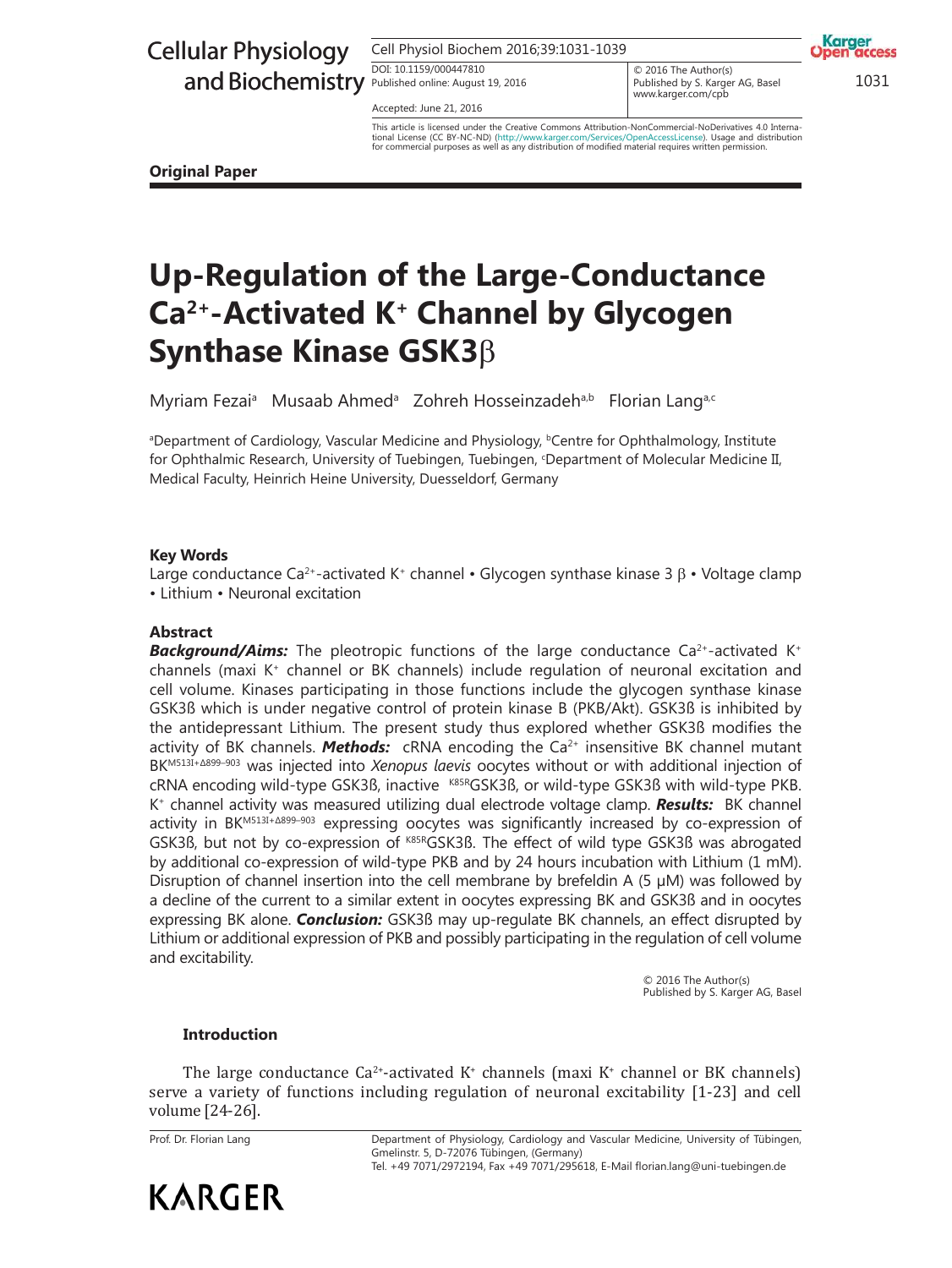| <b>Cellular Physiology</b>                         | Cell Physiol Biochem 2016;39:1031-1039 |                                                                              |      |
|----------------------------------------------------|----------------------------------------|------------------------------------------------------------------------------|------|
| and Biochemistry Published online: August 19, 2016 | DOI: 10.1159/000447810                 | © 2016 The Author(s). Published by S. Karger AG, Basel<br>www.karger.com/cpb | 1032 |
|                                                    |                                        |                                                                              |      |

Fezai et al.: GSK3b Up-Regulates BK Channels

Kinases implicated in the regulation of neuronal excitability [27] and cell size [28] include the glycogen synthase kinase GSK3β. The kinase is phosphorylated and down-regulated by protein kinase B (PKB/Akt) [29]. GSK3β is inhibited by the antidepressant Lithium [30].

The present study thus explored, whether GSK3β modifies the activity of BK channels. To this end, the Ca<sup>2+</sup> insensitive BK channel mutant BK<sup>M5131+4899-903</sup> was expressed in *Xenopus laevis* oocytes without or with additional expression of wild-type GSK3β, inactive mutant  $K85RGSK3B$  or wild-type GSK3 $\beta$  together with wild type PKB. The BK channel activity in those oocytes was determined by dual electrode voltage clamp.

#### **Materials and Methods**

#### *Ethical Statement*

All experiments conform with the 'European Convention for the Protection of Vertebrate Animals used for Experimental and other Scientific Purposes' (Council of Europe No 123, Strasbourg 1985) and were conducted according to the German law for the welfare of animals. The surgical procedures on the adult *Xenopus laevis* frogs were reviewed and approved by the respective government authority of the state Baden-Württemberg (Regierungspräsidium) prior to the start of the study (Anzeige für Organentnahme nach §36).

#### *Constructs*

Constructs encoding mouse Ca<sup>2+</sup>-insensitive BK channel ( $BK^{M5131+{\Delta}899-903}$ ) [31, 32] (kindly provided by J Lingle), wild-type human GSK3ß [33], inactive mutant K85RGSK3ß [34], and wild-type PKB [35] were used for generation of cRNA as described previously [36-40]. The  $Ca^{2+}$ -insensitive BK mutant was utilized because the activity of wild-type BK requires an increase in the intracellular Ca<sup>2+</sup> level in oocytes, which leads to likely side effects interfering with the measurement [41, 42].

#### *Voltage clamp in Xenopus laevis oocytes*

*Xenopus laevis* oocytes were prepared as previously described [38, 43, 44]. 20 ng cRNA encoding BK channels and 7.5 ng of cRNA encoding wild-type or inactive kinase K85RGSK3ß were injected on the same day after preparation of the oocytes [37, 45-47]. The oocytes were maintained at 17°C in a solution, containing (in mM): 88.5 NaCl, 2 KCl, 1 MgCl<sub>2</sub>, 1.8 CaCl<sub>2</sub>, 2.5 NaOH, 5 HEPES, 5 Sodium pyruvate, supplemented with Gentamycin (100 mg/l), Tetracycline (50 mg/l), Ciprofloxacin (1.6 mg/l), Theophiline (90 mg/l) and pH 7.4 [43, 48]. Lithium Chloride (1 mM or 10 mM) was added where indicated. The voltage clamp experiments were performed at room temperature 3 days after the first injection. BK channel currents were elicited every 1 s with pulses from -150 to +190 mV in 2 s increments of 20 mV steps from a holding potential of -60 mV. The data were filtered at 2 kHz and recorded with a Digidata A/D-D/A converter (1322A Axon Instruments) [35, 49]. The Clampex 9.2 software was used for data acquisition and analysis (Axon Instruments) [35, 47, 50, 51]. The control superfusate (ND96) contained (in mM): 93.5 NaCl, 2 KCl, 1.8 CaCl<sub>2</sub>, 1 MgCl<sub>2,</sub> 2.5 NaOH and 5 HEPES, pH 7.4. The flow rate of the superfusion was approx. 20 ml/min, and a complete exchange of the bath solution was reached within about 10 s [52, 53].

#### *Statistical analysis*

Data are provided as means ± SEM, n represents the number of oocytes investigated. As different batches of oocytes may yield different results, comparisons were always made within a given oocyte batch. All voltage clamp experiments were repeated with at least 3 batches of oocytes; in all repetitions qualitatively similar data were obtained. Data were tested for significance using ANOVA (Tukey test). Results with  $p < 0.05$  were considered statistically significant.

#### **Results**

KARGER

The present study explored whether glycogen synthase kinase GSK3ß modifies the activity of the large conductance  $Ca^{2+}$ -activated K<sup>+</sup> channels (maxi K<sup>+</sup> channel or BK channels). To this end, cRNA encoding Ca<sup>2+</sup>-insensitive BK channel (BK<sup>M5131+Δ899-903</sup>) was injected into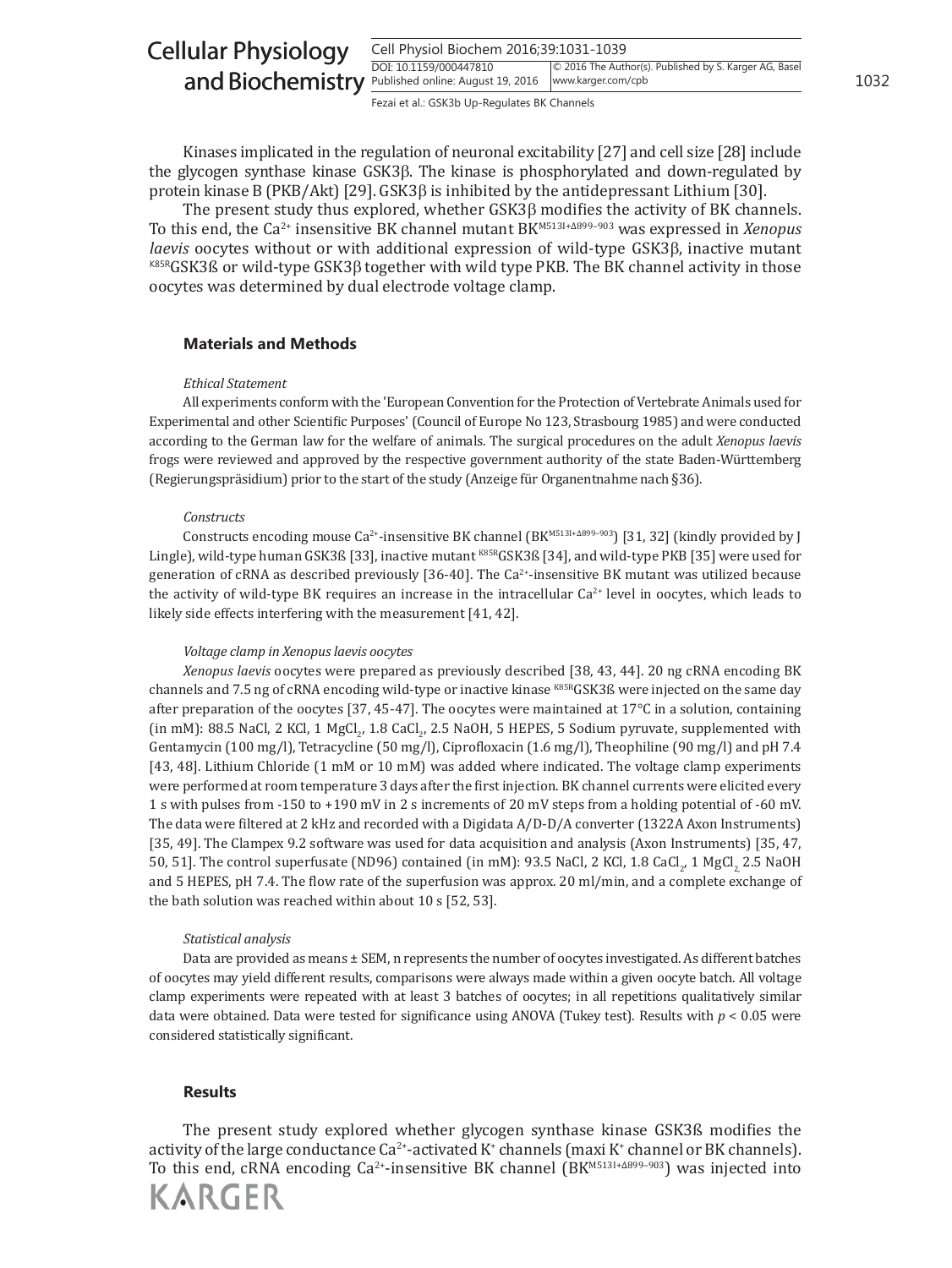# Cellular Physiology

Cell Physiol Biochem 2016;39:1031-1039 DOI: 10.1159/000447810 Published online: August 19, 2016 1033 and Biochemistry © 2016 The Author(s). Published by S. Karger AG, Basel www.karger.com/cpb

Fezai et al.: GSK3b Up-Regulates BK Channels

**Fig. 1.** Co-expression of wild-type GSK3β increases the K<sup>+</sup> current in BK expressing *Xenopus laevis* oocytes. A: Representative original tracings showing currents in *Xenopus* oocytes injected with water (a), expressing GSK3 alone (b) expressing BK alone (c) or expressing BK with additional co-expression of wild-type GSK3β (d). The voltage protocol is shown (not to scale). Currents were activated by depolarization from -150 to +190 mV from a holding potential of -60 mV. B: Arithmetic means  $\pm$  SEM (n = 23-



54) of the current (I) as a function of the potential difference across the cell membrane (V) in *Xenopus* oocytes injected with water (white circles), expressing GSK3β alone (black triangles) or expressing BK without (white rectangles) or with (black rectangles) additional co-expression of wild-type GSK3β. C,D: Arithmetic means  $\pm$  SEM (n = 23-54) of the maximal current (C) and the conductance (D) calculated by linear fit of I/Vcurves shown in B between +130 mV and +190 mV in *Xenopus* oocytes injected with water (dotted bar), expressing GSK3ß alone (grey bar) or expressing BK without (white bar) or with (black bar) additional co-expression of wild-type GSK3ß. \*\*\* (*p*<0.001) indicates statistically significant difference from oocytes expressing BK alone.

**Fig. 2.** The effect of GSK3b is disrupted by the inactivating mutation K85RGSK3β. A: Representative original tracings showing currents in *Xenopus* oocytes injected with water (a), expressing BK alone (b) or with additional co-expression of wild-type GSK3ß (c) or inactive K85RGSK3ß (d). The voltage protocol is shown (not to scale). Currents were activated by depolarization from -150 to +190 mV from a holding potential of -60 mV. B: Arithmetic means ± SEM (n  $= 11-29$ ) of the current (I) as a function of the potential dif-



ference across the cell membrane (V) in *Xenopus* oocytes injected with water (white circles) or expressing BK without (white rectangles) or with additional co-expression of wild-type GSK3ß (black rectangles), or inactive K85RGSK3 $\beta$  (white triangles). C,D: Arithmetic means  $\pm$  SEM (n = 11-29) of the maximal current (C) and the conductance (D) calculated by linear fit of I/V-curves shown in B between +130 mV and +190 mV in *Xenopus* oocytes injected with water (white dotted bar), or expressing BK without ( white bar) or with additional co-expression of wild-type GSK3ß (black bar) or inactive K85RGSK3ß (grey bar). \*\*\* (*p*<0.001) indicates statistically significant difference from oocytes expressing BK alone.

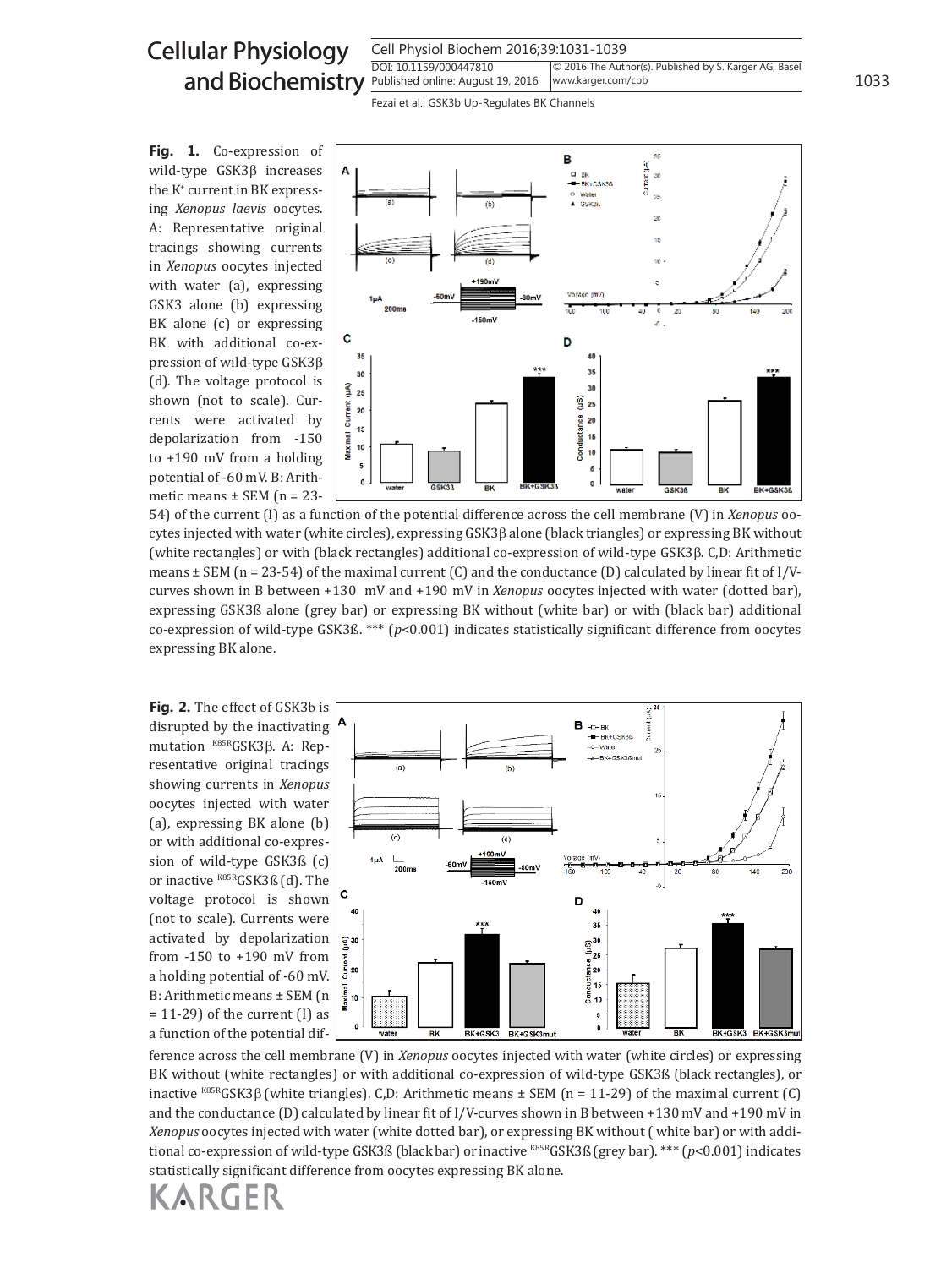Cell Physiol Biochem 2016;39:1031-1039 DOI: 10.1159/000447810 and Biochemistry **Published online: August 19, 2016** | www.karger.com/cpb | 20034 Cellular Physiology © 2016 The Author(s). Published by S. Karger AG, Basel www.karger.com/cpb

Fezai et al.: GSK3b Up-Regulates BK Channels



**Fig. 3.** The effect of GSK3ß is disrupted by additional co-expression of PKB. A: Arithmetic means  $\pm$  SEM (n = 12-28) of the current (I) as a function of the potential difference across the cell membrane (V) in *Xenopus* oocytes injected with water (white circles) or expressing BK alone (white rectangles), expressing BK with additional co-expression of wild-type GSK3ß (black rectangles) or expressing BK with additional co-expression of wild-type GSK3ß and wild-type PKB (black triangles) or expressing BK with additional co-expression of PKB (white trianlges). B,C: Arithmetic means  $\pm$  SEM (n = 12-28) of the maximal current (B) and the conductance (C) calculated by linear fit of I/V-curves shown in B between +130 mV and +190 mV in *Xenopus* oocytes injected with water (white dotted bar), or expressing BK without ( white bar) or with additional co-expression of wild-type GSK3ß (black bar) or with additional expression of both, GSK3ß and PKB (grey bar), or with additional co-expression of PKB (grey dotted bar). \*\*(*p*<0.01) indicates statistically significant difference from oocytes expressing BK alone, # (p<0.05), ## (p<0.01) indicates statistically significant difference from oocytes expressing BK and GSK3ß.

*Xenopus* laevis oocytes with or without additional injection of cRNA encoding wild-type GSK3ß or, as a negative control, inactive mutant  $^{K85R}$ GSK3ß. The voltage-gated K $^*$  current was determined by dual electrode voltage clamp experiments.

As illustrated in Fig. 1, the injection of cRNA encoding BKM513I+A899-903 into *Xenopus* oocytes was followed by a substantial and significant increase of large voltage**-**gated K<sup>+</sup> currents as compared to water-injected oocytes. The additional injection of cRNA encoding wild-type GSK3ß was followed by a moderate but significant further increase of the voltage gated current. The injection of cRNA encoding wild-type GSK3ß alone did not significantly modify the voltage gated current (Fig. 1).

In contrast to the injection of cRNA encoding wild-type GSK3ß, the additional injection of cRNA encoding the inactive mutant K85RGSK3ß did not significantly modify the voltage gated current in BKM513I+Δ899–903 expressing *Xenopus* oocytes (Fig. 2).

In order to test whether the effect of GSK3ß could be modified by protein kinase B (PKB/Akt), wild-type GSK3ß was co-expressed with BKM513I+A899-903 without or with additional co-expression of PKB. As illustrated in Fig. 3, the co-expression of PKB was followed by a significant decline of the voltage gated current which was virtually identical in oocytes expressing BKM513I+Δ899–903 together with wild-type GSK3β + wild-type PKB and in oocytes expressing BK<sup>M5131+Δ899-903</sup> alone.

A further series of experiments explored whether the effect of GSK3β could be modified by the antidepressant Lithium. As illustrated in Fig. 4, a 24 hours Lithium-exposure of

KARGER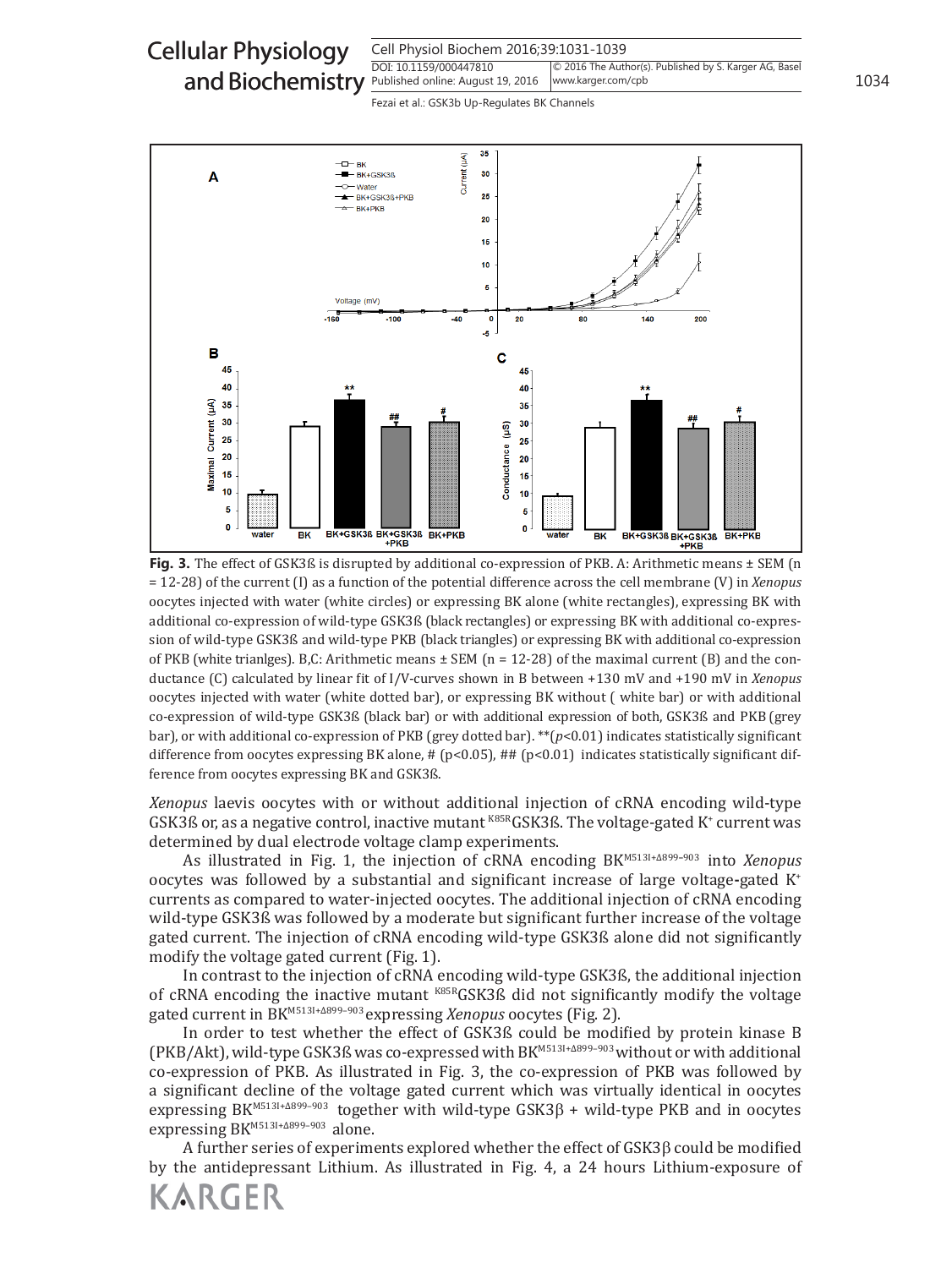



**Fig. 4.** The effect of GSK3ß is blunted by antidepressant Lithium. A: Arithmetic means  $\pm$  SEM (n = 12-51) of the current (I) as a function of the potential difference across the cell membrane (V) in *Xenopus* oocytes injected with water (white diamond) or expressing BK alone (white symboles), or expressing BK with additional co-expression of wild-type GSK3ß (black symbols) without (rectangles) or with a 24 hours of 1 mM Lithium exposure (circles) or with  $1h/10$  mM Lithium exposure (triangle). B,C: Arithmetic means  $\pm$  SEM (n = 12-51) of the maximal current (B) and the conductance (C) calculated by linear fit of I/V-curves shown in B between +130 mV and +190 mV in *Xenopus* oocytes injected with water (dotted bar), or expressing BK without (white bar) or with additional co-expression of wild-type GSK3ß (black bar) prior to (left bars) 24 hours of 1mM Lithium exposure (middle bars) or 1 hour of 10mM Lithium exposure (left bar). \*\*\* (*p*<0.001) indicates statistically significant difference from oocytes expressing BK alone, # (*p<*0.05) indicates statistically significant difference from oocytes expressing BK and GSK3ß without Lithium treatment.

*Xenopus* oocytes co-expressing BKM513I+Δ899–903 together with wild-type GSK3β was followed by a significant decline of the voltage gated current to values not significantly higher than the current in *Xenopus* oocytes expressing BKM513I+Δ899–903 alone. A 24 hours of Lithium exposure did not significantly modify the current in oocytes expressing BKM513I+Δ899-903 alone. An 1 hour incubation in 10 mM Lithium did not decrease significantly the K<sup>+</sup> current in oocytes coexpressing BKM513I+Δ899-903 with GSK3β.

In order to test whether the co-expression of wild-type  $GSK3\beta$  stabilizes  $BK^{M5131+ \Delta 899-903}$ in the cell membrane, the insertion of new channel protein into the cell membrane was prevented by brefeldin A (5  $\mu$ M). As illustrated in Fig. 5, the brefeldin A treatment was followed by a decay of the voltage gated current. The decay was similar in *Xenopus* oocytes expressing BKM513I+Δ899–903 alone and in *Xenopus* oocytes expressing BKM513I+Δ899–903 with additional co-expression of wild-type GSK3β. Thus, GSK3β did not appreciably modify the channel stability in the cell membrane.

#### **Discussion**

The present study uncovers a novel function of glycogen synthase kinase GSK3ß, i.e. the up-regulation of large conductance  $Ca^{2+}$ -activated K<sup>+</sup> channels (maxi K<sup>+</sup> channel or BK channels). Co-expression of the wild-type GSK3ß but not of the inactive mutant K85RGSK3ß

KARGER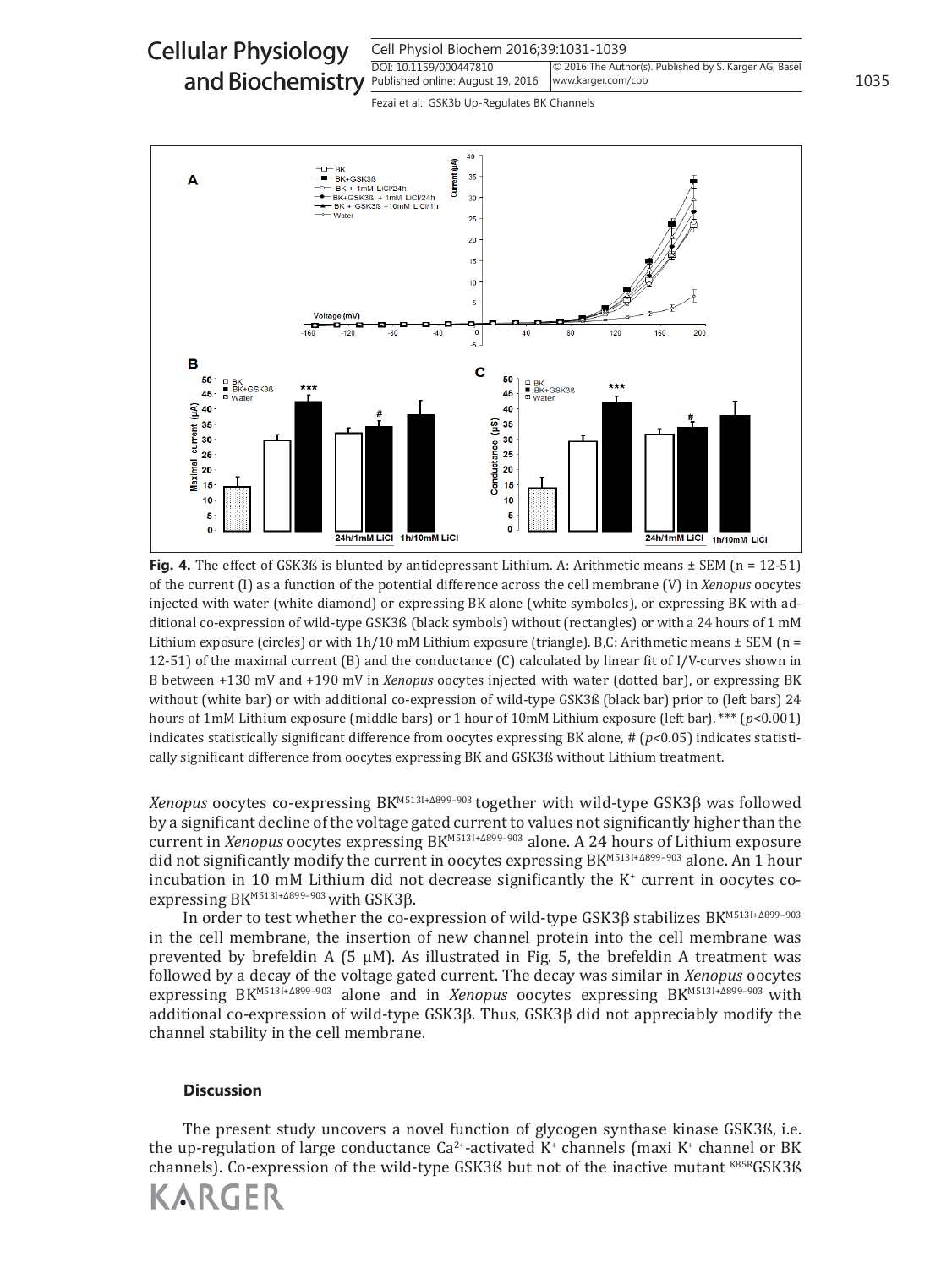



**Fig. 5.** Decay of current following brefeldin A treatment in *Xenopus laevis* oocytes expressing BK alone or BK together with GSK3ß. A: Arithmetic means  $\pm$  SEM (n = 20-43) of the current (I) as a function of the potential difference across the cell membrane (V) in *Xenopus* oocytes expressing BK alone (white rectangles) or expressing BK with additional co-expression of wild-type GSK3ß (black rectangles) prior to 24 hours (triangles) or 48 hours (circles) exposure to brefeldin A (5  $\mu$ M). B,C: Arithmetic means  $\pm$  SEM (n = 20-43) of the maximal current (B) and the conductance (C) calculated by linear fit of I/V-curves shown in A between +130 mV and +190 mV in *Xenopus* oocytes expressing BK without (white bars) or with (black bars) additional coexpression of wild-type GSK3ß prior to (left bars), 24 hours (middle bars) or 48 hours (right bars) exposure to brefeldin A (5 µM). \*\*\* (*p*<0.001) indicates statistically significant difference from oocytes expressing BK alone,  $\# (p<0.05)$ ,  $\# \# (p<0.001)$  indicates statistically significant difference from absencence of brefeldin A.

was followed by a significant increase of the voltage gated current in *Xenopus* oocytes expressing the Ca<sup>2+</sup>-insensitive BK channel BK<sup>M5131+Δ899-903</sup>. Expression of GSK3ß alone did not appreciably modify the voltage gated current, indicating that GSK3ß was not effective by modifying an endogenous channel with properties similar to BK<sup>м5131+∆899-903</sup>.

The present observations did not define the cellular mechanisms involved in the upregulation of BK channel activity by GSK3ß. In theory the kinase could be effective by direct phosphorylation of the channel protein or by phosphorylation of proteins involved in the regulation of trafficking or function of the channels. The experiments with brefeldin A suggest that GSK3ß does not affect channel retrieval from the cell membrane.

The effect of GSK3ß was virtually abrogated by the additional co-expression of protein kinase B which is a known negative regulator of GSK3ß activity [29]. Moreover, the effect of GSK3ß was blunted by the antidepressant Lithium, a known inhibitor of GSK3ß [30]. It is tempting to speculate that effects and/or side effects of Lithium may, in part, result from disruption of GSK3ß-induced up-regulation of BK channel activity. However, the present observations do not allow safe conclusions as to the *in vivo* sensitivity of BK channels to GSK3ß or Lithium.

In theory, the observed effect of GSK3ß on BK channels could contribute to the known effect of the kinase on neuronal excitability [27]. The pleotropic effects of large conductance  $Ca<sup>2+</sup>$ -activated K<sup>+</sup> channels include regulation of neuronal excitability [5]. Activation of K<sup>+</sup> channels is expected to counteract depolarization and thus excitation. Moreover, the observed GSK3β sensitivity of BK channels could contribute to the impact of the kinase on cell size

## KARGER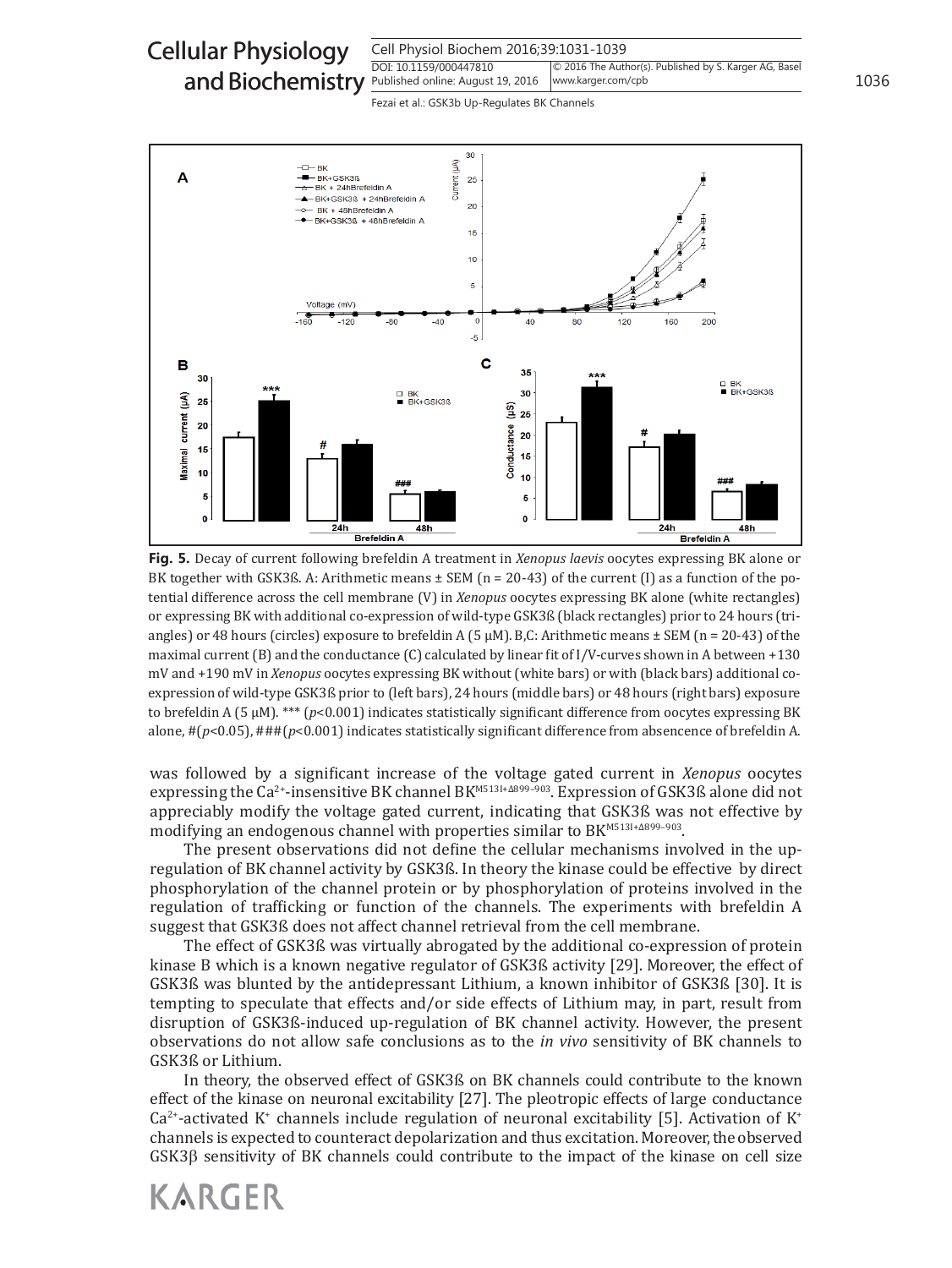| <b>Cellular Physiology</b>                         | Cell Physiol Biochem 2016;39:1031-1039       |                                                                              |      |
|----------------------------------------------------|----------------------------------------------|------------------------------------------------------------------------------|------|
| and Biochemistry Published online: August 19, 2016 | DOI: 10.1159/000447810                       | © 2016 The Author(s). Published by S. Karger AG, Basel<br>www.karger.com/cpb | 1037 |
|                                                    | Fezai et al.: GSK3b Up-Regulates BK Channels |                                                                              |      |

[28]. K<sup>+</sup> channels are pivotal molecules in the regulation of cell volume [54-56]. Stimulation of BK channel activity is expected to trigger cellular K<sup>+</sup> loss and secondary Cl<sup>-</sup> exit due to hyperpolarization of the cell membrane [54-56].

#### **Conclusion**

GSK3β up-regulates BK channel activity, an effect possibly modifying cell volume and neuroexcitation.

#### **Acknowledgements**

The authors acknowledge the meticulous preparation of the manuscript by Lejla Subasic and Tanja Loch, and technical support by Elfriede Faber. This study was supported by the Deutsche Forschungsgemeinschaft and Open Access Publishing Fund of Tuebingen University.

#### **Disclosure Statement**

The authors of this manuscript state that they do not have any conflict of interests and nothing to disclose.

### **References**

- 1 Donnelier J, Braun ST, Dolzhanskaya N, Ahrendt E, Braun AP, Velinov M, Braun JE: Increased Expression of the Large Conductance, Calcium-Activated K+ (BK) Channel in Adult-Onset Neuronal Ceroid Lipofuscinosis. PLoS One 2015;10:e0125205.
- 2 Dopico AM, Bukiya AN, Martin GE: Ethanol modulation of mammalian BK channels in excitable tissues: molecular targets and their possible contribution to alcohol-induced altered behavior. Front Physiol 2014;5:466.
- 3 Weiss N: Should they team up to make your brain clock? Neurobiol Aging 2015;36:2184-2185.
- 4 Yan XH, Guo XY, Jiao FY, Liu X, Liu Y: Activation of large-conductance Ca-activated K channels inhibits glutamate-induced oxidative stress through attenuating ER stress and mitochondrial dysfunction. Neurochem Int 2015;10.1016/j.neuint.2015.07.004
- 5 Bentzen BH, Olesen SP, Ronn LC, Grunnet M: BK channel activators and their therapeutic perspectives. Front Physiol 2014;5:389.
- 6 Moss CR, 2nd, Gilbert CA, Gabriel SA, Gu Q: Protease-activated receptor-2 inhibits BK channel activity in bronchopulmonary sensory neurons. Neurosci Lett 2015;589:13-18.
- 7 Springer SJ, Burkett BJ, Schrader LA: Modulation of BK channels contributes to activity-dependent increase of excitability through MTORC1 activity in CA1 pyramidal cells of mouse hippocampus. Front Cell Neurosci 2014;8:451.
- 8 Wang L, Kang H, Li Y, Shui Y, Yamamoto R, Sugai T, Kato N: Cognitive recovery by chronic activation of the large-conductance calcium-activated potassium channel in a mouse model of Alzheimer's disease. Neuropharmacology 2015;92:8-15.
- 9 N'Gouemo P: Targeting BK (big potassium) channels in epilepsy. Expert Opin Ther Targets 2011;15:1283- 1295.
- 10 Peers C, Boyle JP: Oxidative modulation of K+ channels in the central nervous system in neurodegenerative diseases and aging. Antioxid Redox Signal 2015;22:505-521.
- 11 Sun P, Zhang Q, Zhang Y, Wang F, Wang L, Yamamoto R, Sugai T, Kato N: Fear conditioning suppresses large-conductance calcium-activated potassium channels in lateral amygdala neurons. Physiol Behav

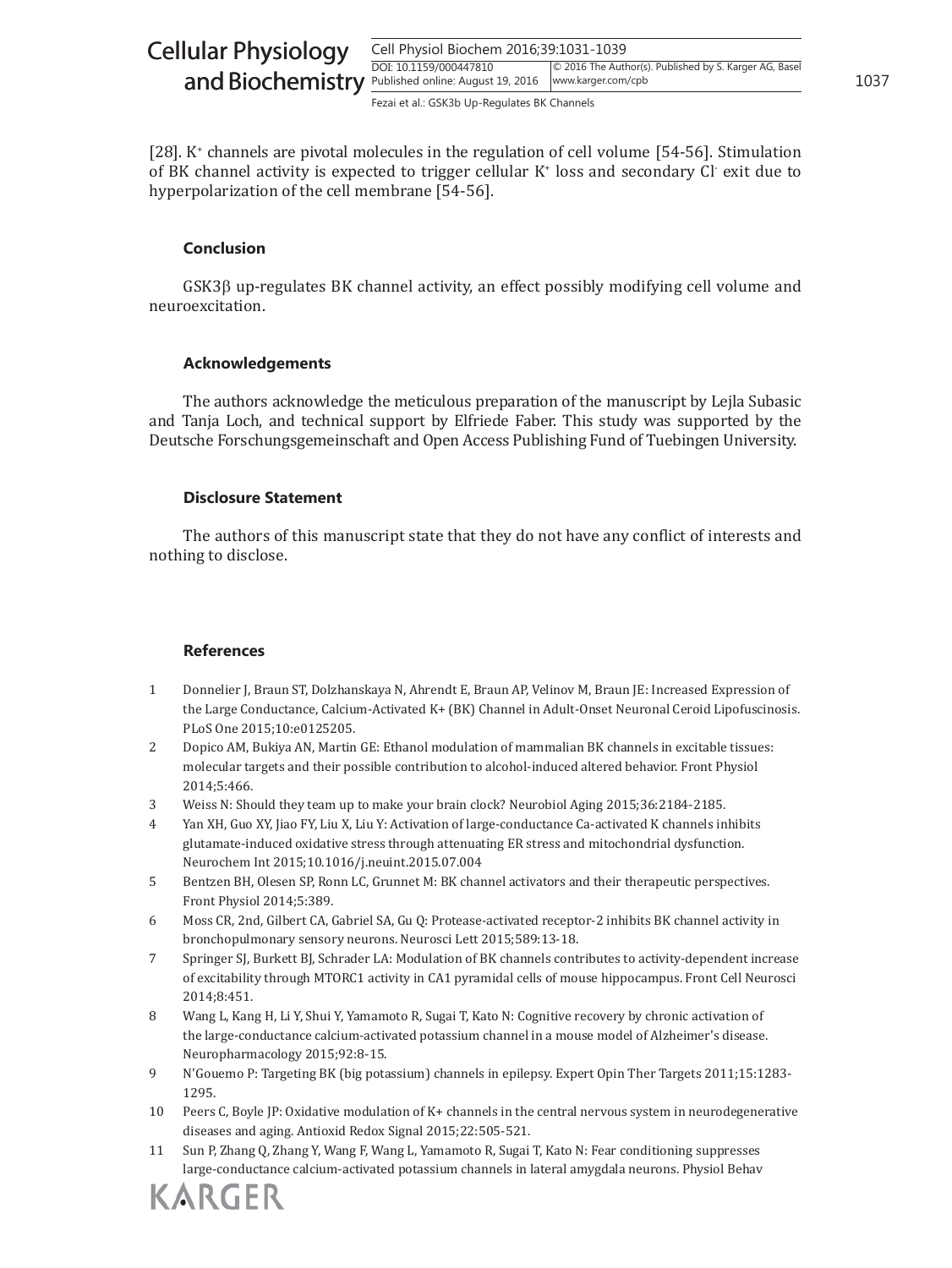#### Cell Physiol Biochem 2016;39:1031-1039 DOI: 10.1159/000447810 Published online: August 19, 2016 1038 and Biochemistry Cellular Physiology © 2016 The Author(s). Published by S. Karger AG, Basel www.karger.com/cpb

Fezai et al.: GSK3b Up-Regulates BK Channels

2015;138:279-284.

- 12 Vandael DH, Marcantoni A, Mahapatra S, Caro A, Ruth P, Zuccotti A, Knipper M, Carbone E: Ca(v)1.3 and BK channels for timing and regulating cell firing. Mol Neurobiol 2010;42:185-198.
- 13 Lee US, Cui J: BK channel activation: structural and functional insights. Trends Neurosci 2010;33:415-423.
- 14 Liu J, Ye J, Zou X, Xu Z, Feng Y, Zou X, Chen Z, Li Y, Cang Y: CRL4A(CRBN) E3 ubiquitin ligase restricts BK channel activity and prevents epileptogenesis. Nat Commun 2014;5:3924.
- 15 Lorca RA, Stamnes SJ, Pillai MK, Hsiao JJ, Wright ME, England SK: N-terminal isoforms of the largeconductance  $Ca(2)(+)$ -activated  $K(+)$  channel are differentially modulated by the auxiliary beta1-subunit. J Biol Chem 2014;289:10095-10103.
- 16 Mulholland PJ, Hopf FW, Bukiya AN, Martin GE, Liu J, Dopico AM, Bonci A, Treistman SN, Chandler LJ: Sizing up ethanol-induced plasticity: the role of small and large conductance calcium-activated potassium channels. Alcohol Clin Exp Res 2009;33:1125-1135.
- 17 Ahrendt E, Kyle B, Braun AP, Braun JE: Cysteine string protein limits expression of the large conductance, calcium-activated K(+) (BK) channel. PLoS One 2014;9:e86586.
- 18 Cox N, Toro B, Pacheco-Otalora LF, Garrido-Sanabria ER, Zarei MM: An endoplasmic reticulum trafficking signal regulates surface expression of beta4 subunit of a voltage- and  $Ca(2)(+)$ -activated K $(+)$  channel. Brain Res 2014;1553:12-23.
- 19 Hou S, Heinemann SH, Hoshi T: Modulation of BKCa channel gating by endogenous signaling molecules. Physiology (Bethesda) 2009;24:26-35.
- 20 Ksiazek A, Ladno W, Szulczyk B, Grzelka K, Szulczyk P: Properties of BK-type Ca(+) (+)-dependent K(+) channel currents in medial prefrontal cortex pyramidal neurons in rats of different ages. Front Cell Neurosci 2013;7:185.
- 21 Ghatta S, Nimmagadda D, Xu X, O'Rourke ST: Large-conductance, calcium-activated potassium channels: structural and functional implications. Pharmacol Ther 2006;110:103-116.
- 22 Lawson K: Is there a role for potassium channel openers in neuronal ion channel disorders? Expert Opin Investig Drugs 2000;9:2269-2280.
- 23 Vergara C, Latorre R, Marrion NV, Adelman JP: Calcium-activated potassium channels. Curr Opin Neurobiol 1998;8:321-329.
- 24 Fernandez-Fernandez JM, Andrade YN, Arniges M, Fernandes J, Plata C, Rubio-Moscardo F, Vazquez E, Valverde MA: Functional coupling of TRPV4 cationic channel and large conductance, calcium-dependent potassium channel in human bronchial epithelial cell lines. Pflugers Arch 2008;457:149-159.
- 25 Lionetto MG, Rizzello A, Giordano ME, Maffia M, De Nuccio F, Nicolardi G, Hoffmann EK, Schettino T: Molecular and functional expression of high conductance Ca 2+ activated K+ channels in the eel intestinal epithelium. Cell Physiol Biochem 2008;21:373-384.
- 26 Soto D, Comes N, Ferrer E, Morales M, Escalada A, Pales J, Solsona C, Gual A, Gasull X: Modulation of aqueous humor outflow by ionic mechanisms involved in trabecular meshwork cell volume regulation. Invest Ophthalmol Vis Sci 2004;45:3650-3661.
- 27 Kim MS, Shutov LP, Gnanasekaran A, Lin Z, Rysted JE, Ulrich JD, Usachev YM: Nerve growth factor (NGF) regulates activity of nuclear factor of activated T-cells (NFAT) in neurons via the phosphatidylinositol 3-kinase (PI3K)-Akt-glycogen synthase kinase 3beta (GSK3beta) pathway. J Biol Chem 2014;289:31349- 31360.
- 28 Gruson D, Ginion A, Decroly N, Lause P, Vanoverschelde JL, Ketelslegers JM, Bertrand L, Thissen JP: Urocortin-induced cardiomyocytes hypertrophy is associated with regulation of the GSK-3beta pathway. Heart Vessels 2012;27:202-207.
- 29 Valvezan AJ, Klein PS: GSK-3 and Wnt Signaling in Neurogenesis and Bipolar Disorder. Front Mol Neurosci 2012;5:1.
- 30 O'Brien WT, Klein PS: Validating GSK3 as an in vivo target of lithium action. Biochem Soc Trans 2009;37:1133-1138.
- 31 Sausbier M, Hu H, Arntz C, Feil S, Kamm S, Adelsberger H, Sausbier U, Sailer CA, Feil R, Hofmann F, Korth M, Shipston MJ, Knaus HG, Wolfer DP, Pedroarena CM, Storm JF, Ruth P: Cerebellar ataxia and Purkinje cell dysfunction caused by Ca2+-activated K+ channel deficiency. Proc Natl Acad Sci U S A 2004;101:9474- 9478.
- 32 Xia XM, Zeng X, Lingle CJ: Multiple regulatory sites in large-conductance calcium-activated potassium channels. Nature 2002;418:880-884.